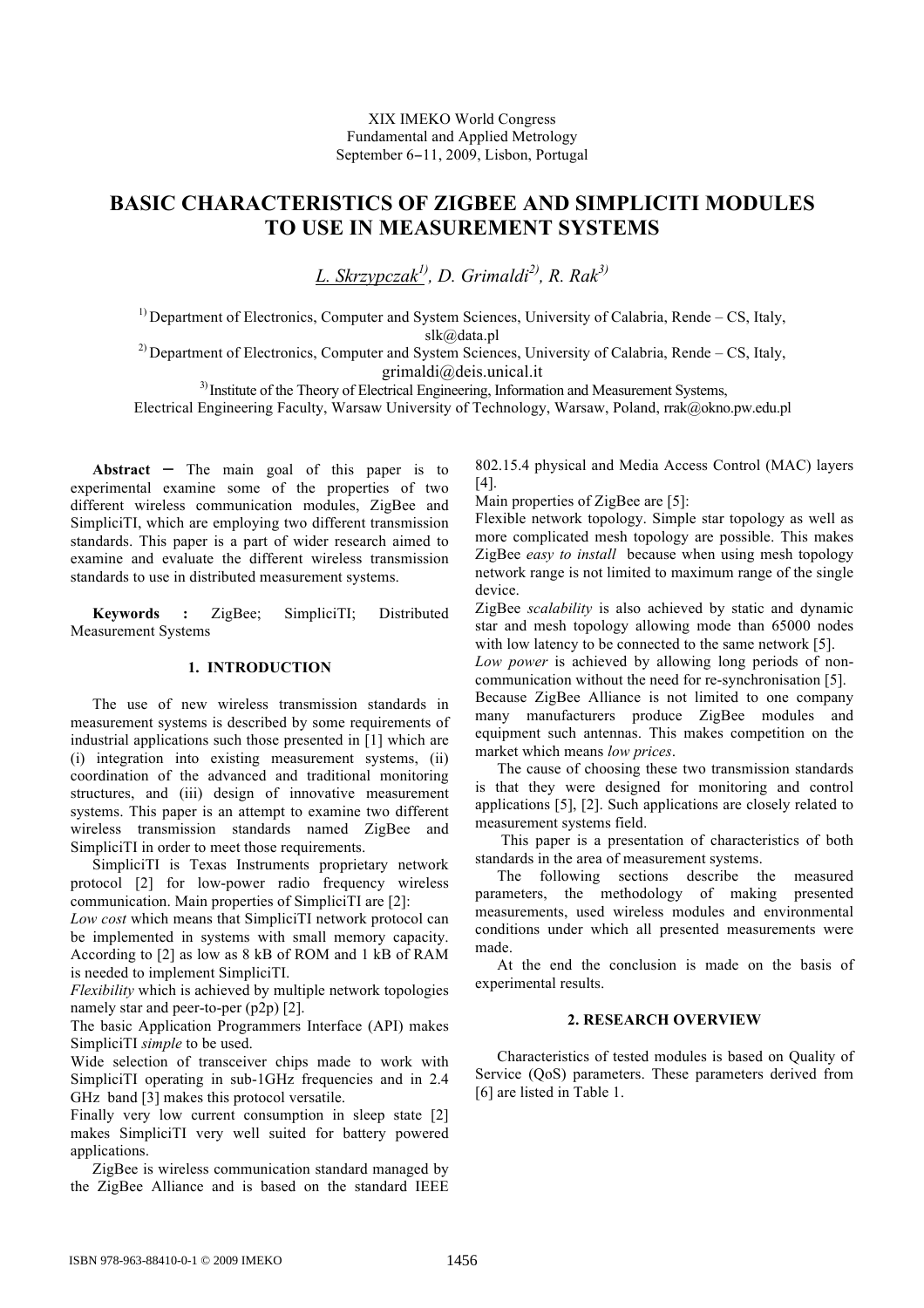Table 1. QoS parameters.

| Category    | Parameters                        |  |
|-------------|-----------------------------------|--|
| Timeliness  | Delay                             |  |
|             | Response time                     |  |
|             | Jitter                            |  |
| Bandwidth   | System-level data rate            |  |
|             | Application-level data rate       |  |
|             | <b>Transaction time</b>           |  |
| Reliability | Mean time to failure (MTTF)       |  |
|             | Mean time to repair (MTTR)        |  |
|             | Mean time between failures (MTBF) |  |
|             | Percentage of time available      |  |
|             | Packet loss rate                  |  |
|             | Bit error rate                    |  |

In this research only three parameters have been selected namely *packet loss rate, delay,* and *jitter*. This is because the goal of this research is to evaluate the basic characteristics of two wireless data transmission modules of two different standards. The QoS parameters does not include power consumption of the module and signal strength measured as the power of signal received by the receiver. Both tested modules are designed to by battery powered so the power consumption is very important parameter.

## **3. MEASURED PARAMETERS**

As concerning the quantization of the *packet loss rate*, the following parameter is defined: *PER (Packet Error Rate) or Packet Loss Rate*. It describes what fraction of all sent packets were corrupted or lost and can be calculated as:

$$
PER = \frac{P_{corr}}{P_{total}} \cdot 100\%
$$
 (1)

where  $P_{\text{corr}}$  is number of corrupted or lost packets and  $P_{\text{total}}$  is number of all packet sent.

! By measuring this parameter it is easy to determine the characteristics of examined wireless module in different environmental conditions such as distance between devices or interference with other devices of the same or different standard. The increase of PER according to [6] may be caused by collision or weak signal. In this research collision is not the case because only receiver and transmitter are in range. This means that only weak signal is the cause of PER increase. However the increase of PER because of collision will be investigated in further research. As an addition to PER, power of signal received by the receiver is measured. By correlating increase of PER with signal strength it is easier to determine the cause of PER increase as the result of weak signal or interference from other devices.

As concerning the quantization of the *delay*, the following parameter is defined: *DOF (Delay of Frame).* It describes the delay between writing data frame to the transmitter output buffer and reading it from receiver input buffer. This parameter is especially important in high speed systems where the low response time is needed [6].

As concerning the quantization of the Jitter, it is defined in [6] as delay variability. Therefore, it can be evaluated by measuring differences between each measurement of DOF.

Another parameter that must be added to the previous ones is the value of current taken from the power source in different states of the wireless module (Sleep/Idle, Receive, transmission).

#### **4. MODULES USED**

#### *4.1. SimpliciTI*

The SimpliciTI module used in this research is EZ430- RF2500 from Texas Instruments [7]. This module was chosen because of its simplicity, small dimensions and low price. It consists of the following devices:

- 2 boards with MSP430F2274 microcontroller and CC2500 transceiver with chip antenna, two leds and pushbutton,
- USB interface for programming and communication with PC,
- Battery holder with connector to transceiver board

This module is thought as a development tool for wireless sensor networks and can be used as a standalone device or incorporated into an existing project [7].

There is demonstration application available for this module but for this research it was needed to create custom application to be able to measure all given parameters.



Fig. 1. EZ430-RF2500 – SimpliciTI evaluation module.

## *4.2. ZigBee*

The ZigBee module used in this research is RZ RAVEN from Atmel [8]. This module was chosen because it contains all hardware and software needed to complete this research without the need to create custom software. The low price was advantage as well. There are following devices in the kit:

- LCD module (AVRRAVEN)
- USB module (RZUSBSTICK)

This development kit is aimed for various applications – simple point-to-point communication, sensor networks and human interface devices [8].

Application named Radio Evaluation Software (RES) provided by Atmel lets user to perform certain tests [6]:

- ! PER/Range Characterization Test
- ! RF Characterization Test
- DC Characterization Test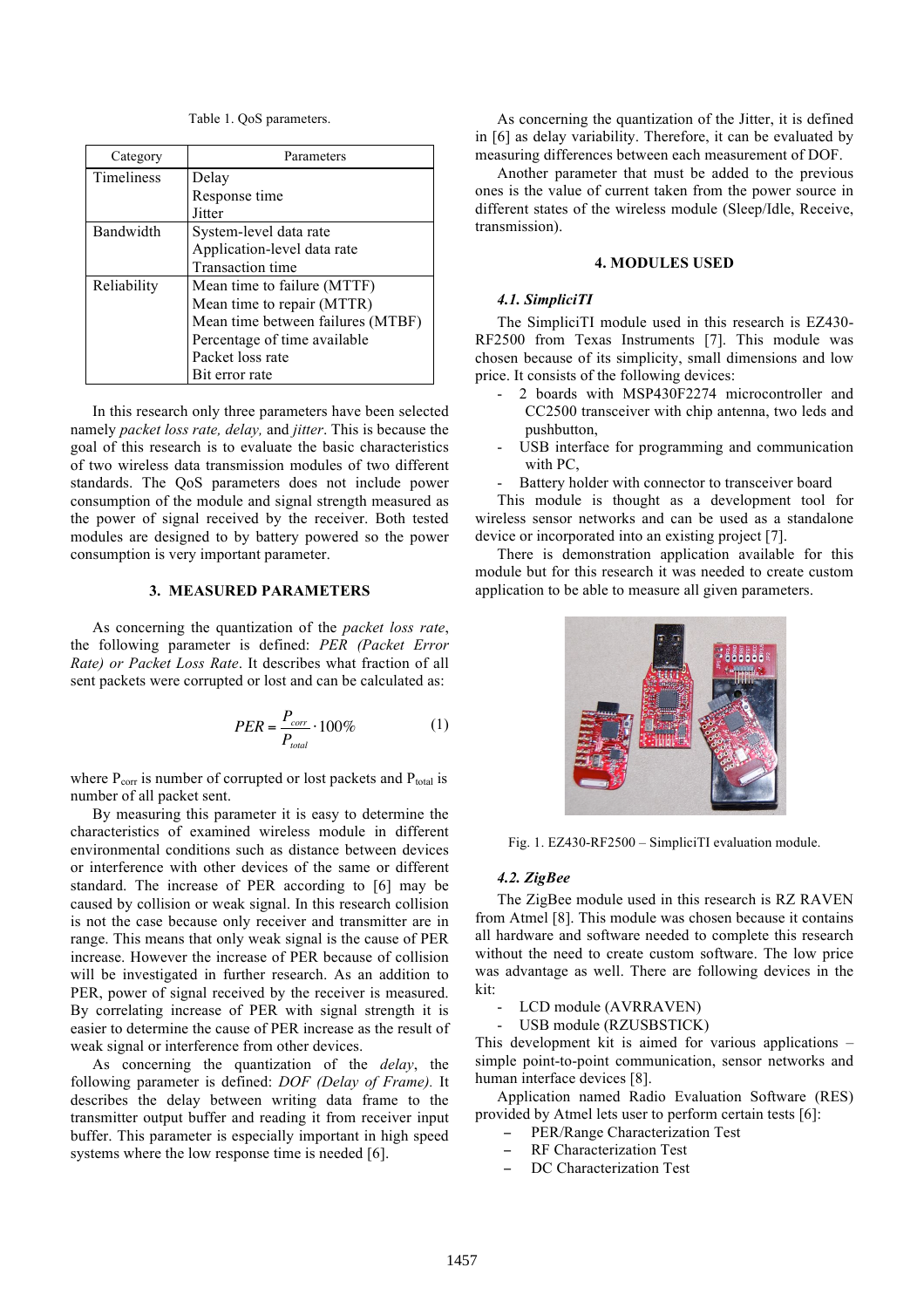PER/Range Characterization Test provides possibility to test how the distance between transmitter and receiver and environmental conditions (such as presence of another radio device nearby) affects data transmission. This test also provides information about the signal strength.

RF Characterization Test is convenient to test characteristics of radio transmitter/receiver in terms of different radio frequency related tests [9].

DC Characterization Test provides important information about current consumption of the device in different working states such as transmission, reception or idle state.

For this research, only PER/Range test and DC characteristics are important because RF performance is not subject of this research. RF performance test is used to test transmitter output (modulation and carrier frequency) compliance with regulatory agency requirements [9].



Fig. 2. RZ RAVEN ZigBee evaluation kit.

# **5. TESTING EQUIPMENT AND PROCEDURES**

#### *5.1. Testing equipment*

Testing equipment consists of :

- PC.
- ! USB module with SimpliciTI or ZigBee interface,
- Remote wireless device of respective standard, SimpliciTI or ZigBee,
- ! Digital Oscilloscope HP 1652b.

The PC with terminal emulation software is used for communication with USB module of different modules. Both SimpliciTI and ZigBee modules use simple commands for configuration and performing tests as well as to display results of the test.

Remote module was fixed to the portable tripod to ensure its unchanged orientation and reduce human body interference. This also makes it easier to position module exactly at the needed distance from PC. The concept of test setup for PER measurement is shown on Fig. 3.



Fig. 3. PER test setup.

Digital oscilloscope and series resistor was used to monitor current consumed by the battery operated remote module in different operation states (Idle/Sleep, Reception, Transmission). DC characteristics measurement circuit is shown in Fig. 4. This circuit is used to test current consumption of the device.



Fig. 4. DC characteristics measurement circuit.

Digital Sampling Oscilloscope was used to measure DOF parameter described in section 3. DOF measurement circuit is shown in Fig. 5. DOF is measured with oscilloscope as a time between start of frame transmission in the transmitter and reception of the complete frame in the receiver.



Fig. 5. DOF measurement circuit

#### *5.2. Test Procedure*

Following tests were performed:

- PER/signal strength
- ! maximum range (maximum distance between transmitter and receiver where no transmission errors occur)
- DC characteristics
- ! DOF

In PER test the battery operated remote module was used as a transmitter to easily move it in the testing ground and PC with wireless USB module was used as a receiver as in Fig. 3. The parameter itself was measured in terms of distance between remote device and USB module. There were three measurements made at each spatial position and average value of PER was calculated.

DC characteristics was measured in different setup. The main difference was that remote device was powered from internal battery with series resistor connected. Digital oscilloscope was used to measure the voltage drop on series resistor which was proportional to current consumed by the device. The circuit is shown in Fig. 4.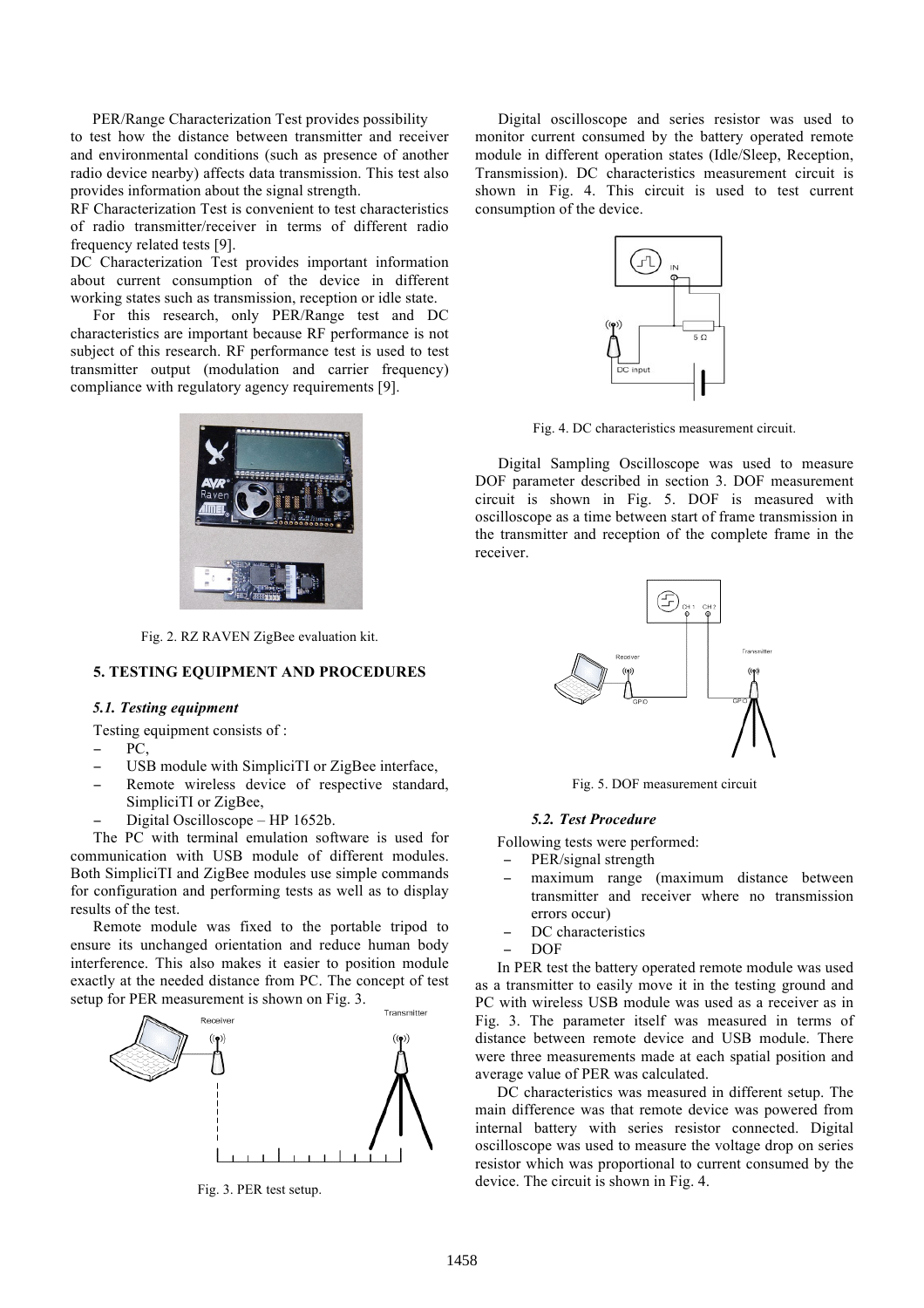DOF was measured by using general Input/Output ports of the microcontrollers used in the remote and USB devices. Two probes of the digital sampling oscilloscope were connected to respective modules to measure time between writing packet to output buffer in the transmitter (this was indicated by the change of microcontroller pin state) and reading transmitted packet in receiver (this was also indicated by the change of general Input/Output port pin state). The DOF circuit is shown in Fig. 5.

#### **6. EXPERIMENTAL RESULTS**

#### *6.1. SimpliciTI*

Results of transmission power loss due to distance increasing between transmitter and receiver are shown in Fig. 6.



Fig 6. SimpliciTI transmission power loss due to distance increasing between transmitter and receiver.

The maximum distance at which most data packets were transmitted is about 30 m which is lower than 50m mentioned in [7]. Also [7] explains that the maximum transmission distance can be affected by the orientation of antennas of both transmitter and receiver. In this research the parallel orientation of on-board chip antennas was chosen basing on experiments with different antenna orientations.



Fig. 7. SimpliciTI Packet Error Rate increase due to distance increase between transmitter and receiver

Packet Error Rate was fluctuating up to about 24 m and rapidly risen at the distance over 24 m. The maximum distance where all packets were lost was about 30 m.

Table 2. SimpliciTI current consumption in different states.

| Idle     | 19 <sub>m</sub> A |
|----------|-------------------|
| Receive  | 19.4 mA           |
| Transmit | $23 \text{ mA}$   |

The current consumption, shown in Tab.2 is about the same as in [10] in reception mode and transmission mode. It is different in idle mode (1.5 mA [10]) because in [10] device is in sleep state during idle and in this research device it is in active state to avoid any delay caused by the need to wake up device from sleep state before receiving frame.

The measured Delay of Frame was 4.5 ms and it was stable in all measurements meaning that there was no *jitter*  [6]*.*

*6.2. ZigBee*



Fig. 9. ZigBee transmission power loss due to distance increase between transmitter and receiver

 The measured maximum distance between transmitter and receiver with almost no data loss was 100 m which fully comply with [5].